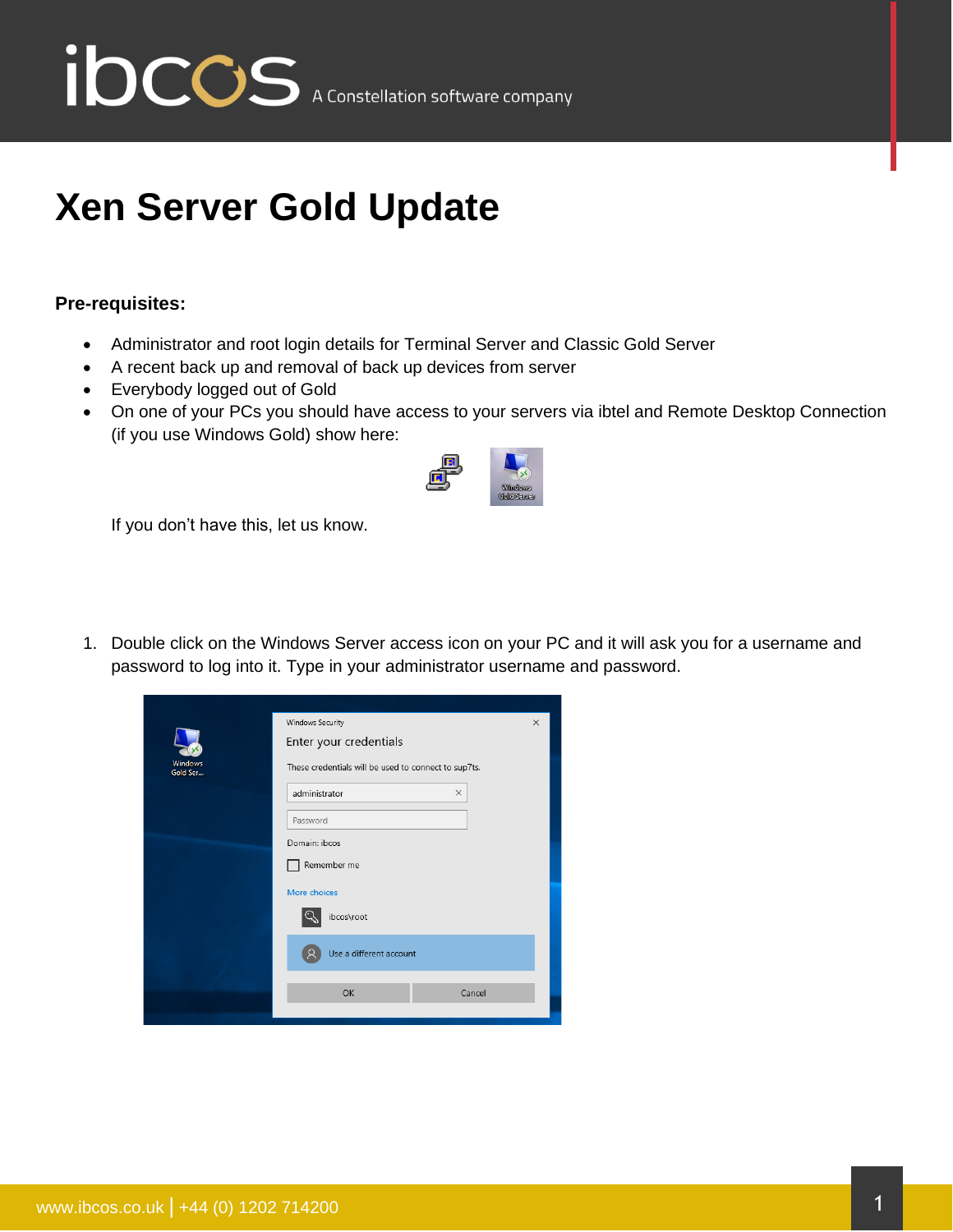

2. Once on the server, click the Windows Start button, Power button and Restart, you will need to wait a few minutes for it to restart before trying to connect to it again





3. You will then be taken back to your usual PC screen, while you are waiting for the Windows Server to restart, click on the Classic Gold Server icon



4. You will either need to double click 'Gold' or enter your Gold server's ip address in the 'Host Name' box

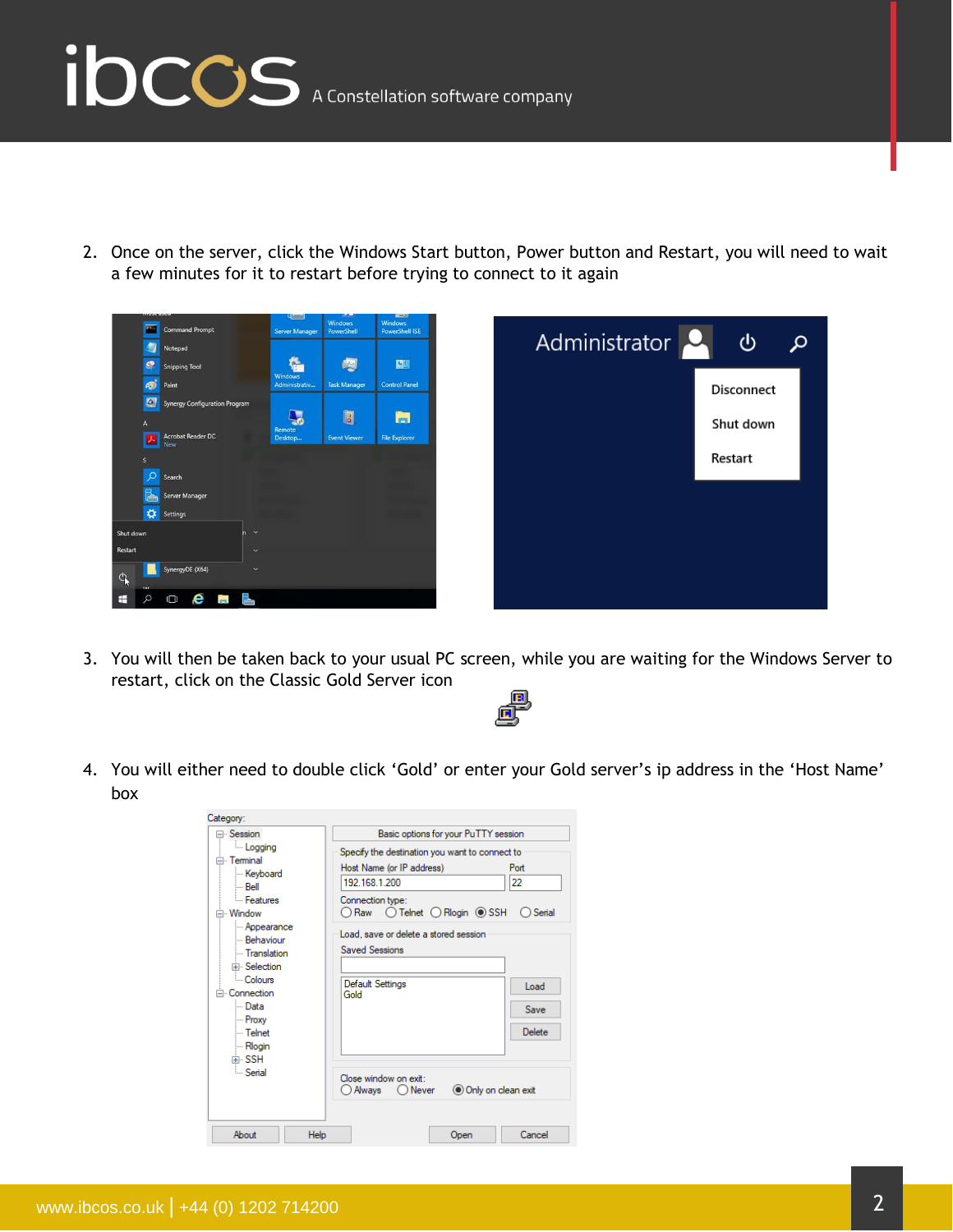

5. Instead of writing 'gold' at login, use 'root' and the password



6. When you see # type 'reboot' and press enter



7. The ibtel screen may close or freeze, this is normal and you can close it with the cross. You will need to wait a 5-10 minutes for it to restart before step 8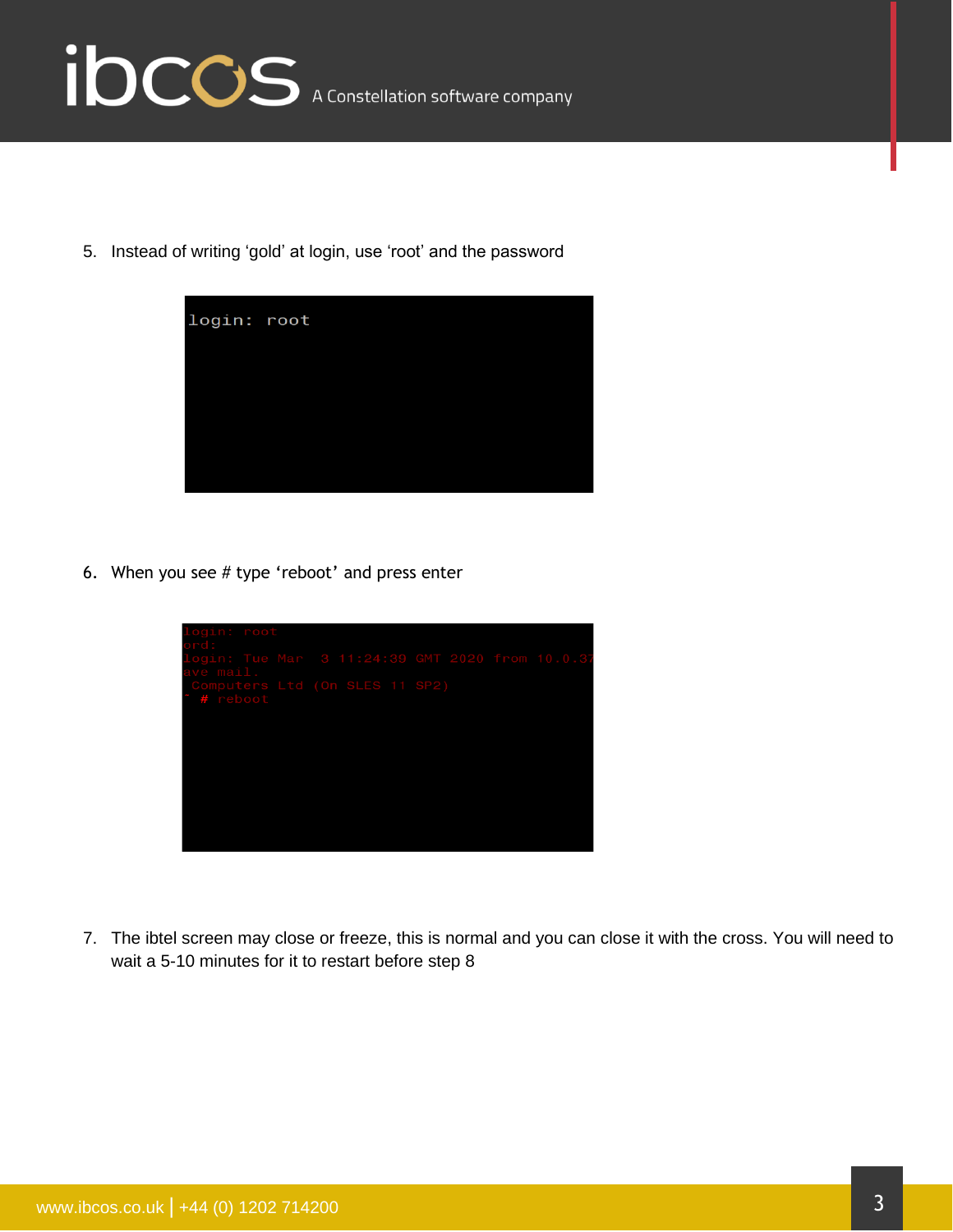

8. After a few minutes the servers should be back up. Double click on the Gold server icon



9. Again, instead of writing gold at login, use 'root' and the password



10. Now type 'loadgoldcd' and press enter

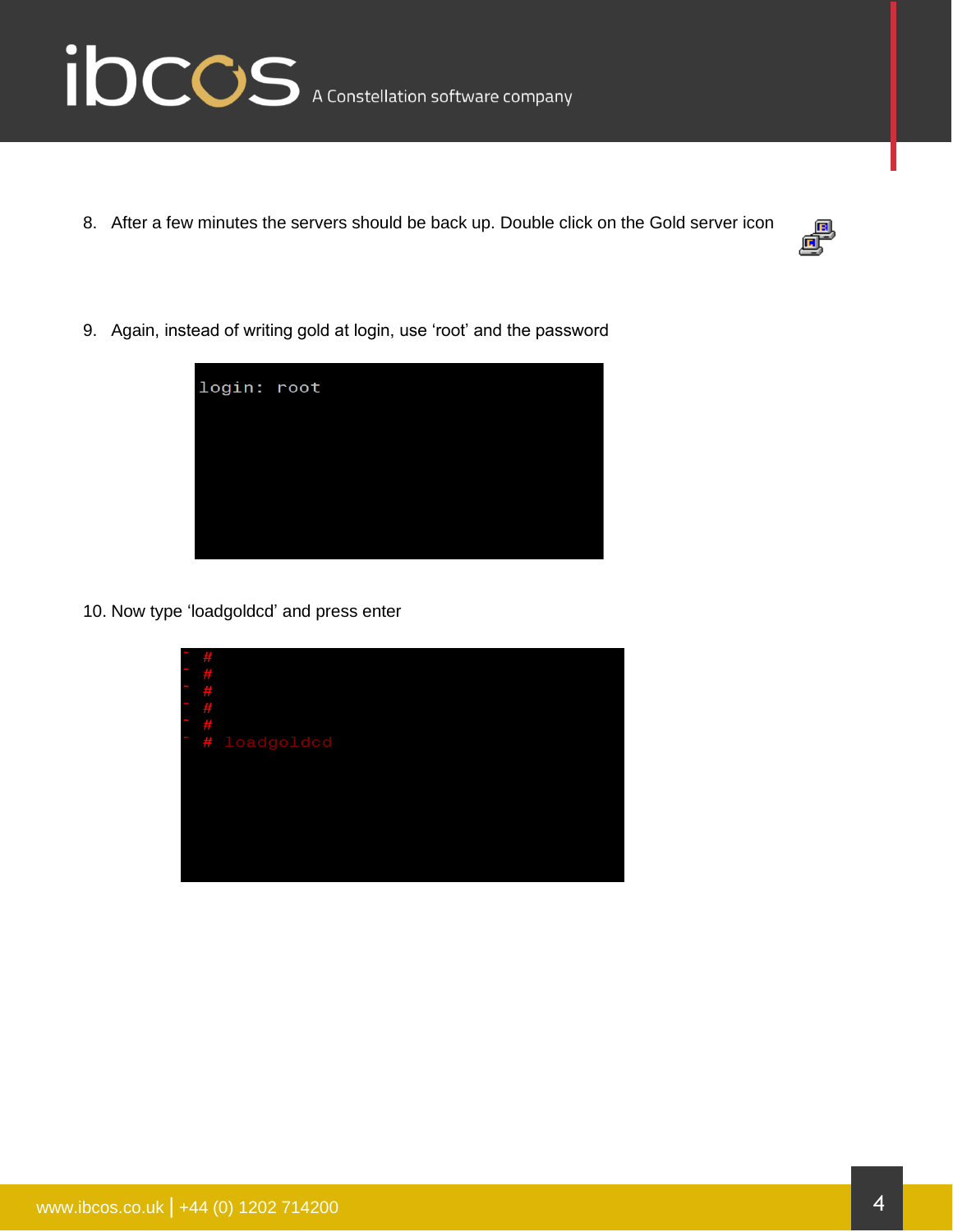

11. You will be asked if you wish to continue, press 'y' to continue and 'n' to cancel



#### 12. Select option 2

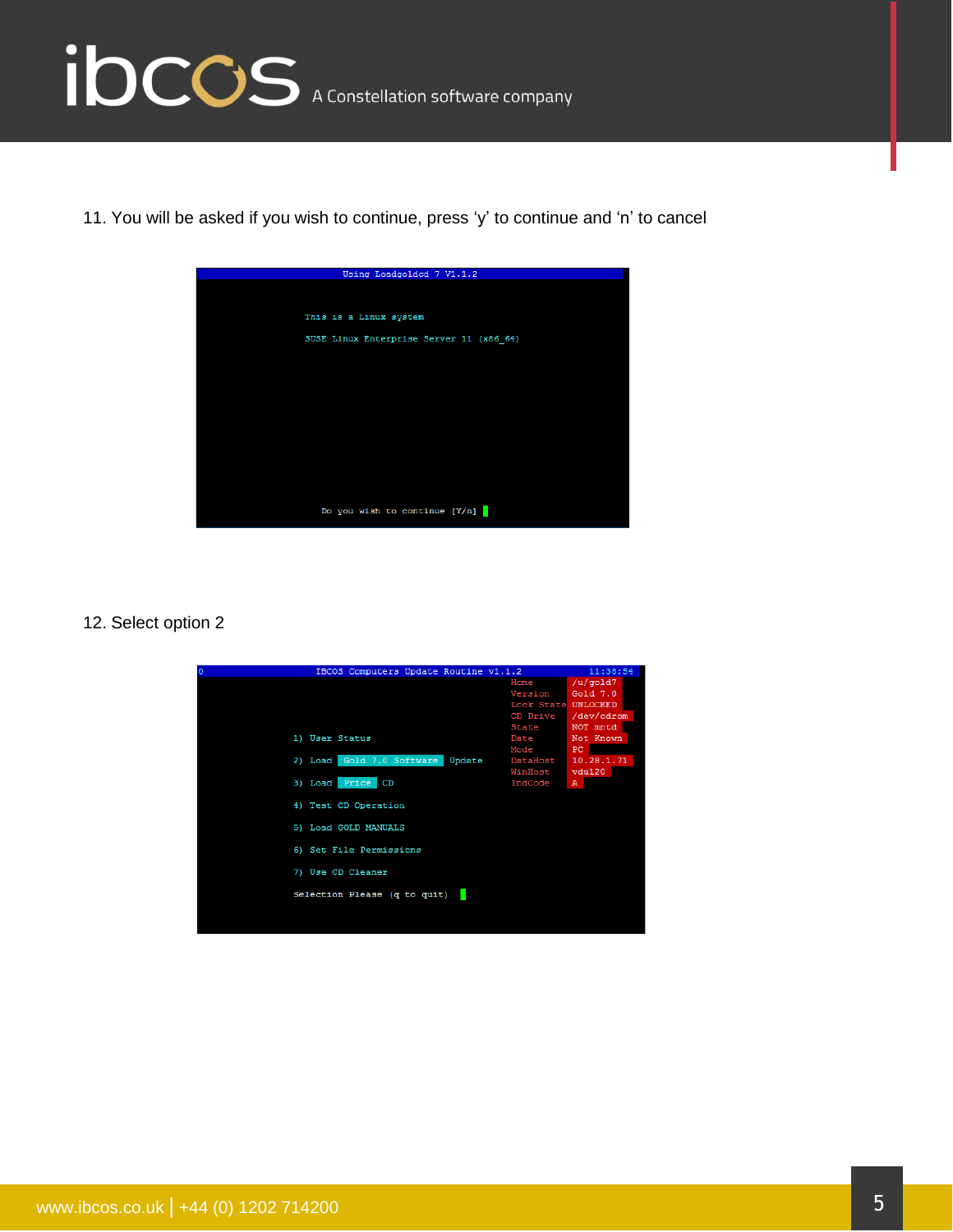# ibccos A Constellation software company

13. You will need to press 'y' or 'n' to confirm whether you have a recent successful back up or not



14. Now you will see some screens going through the update process